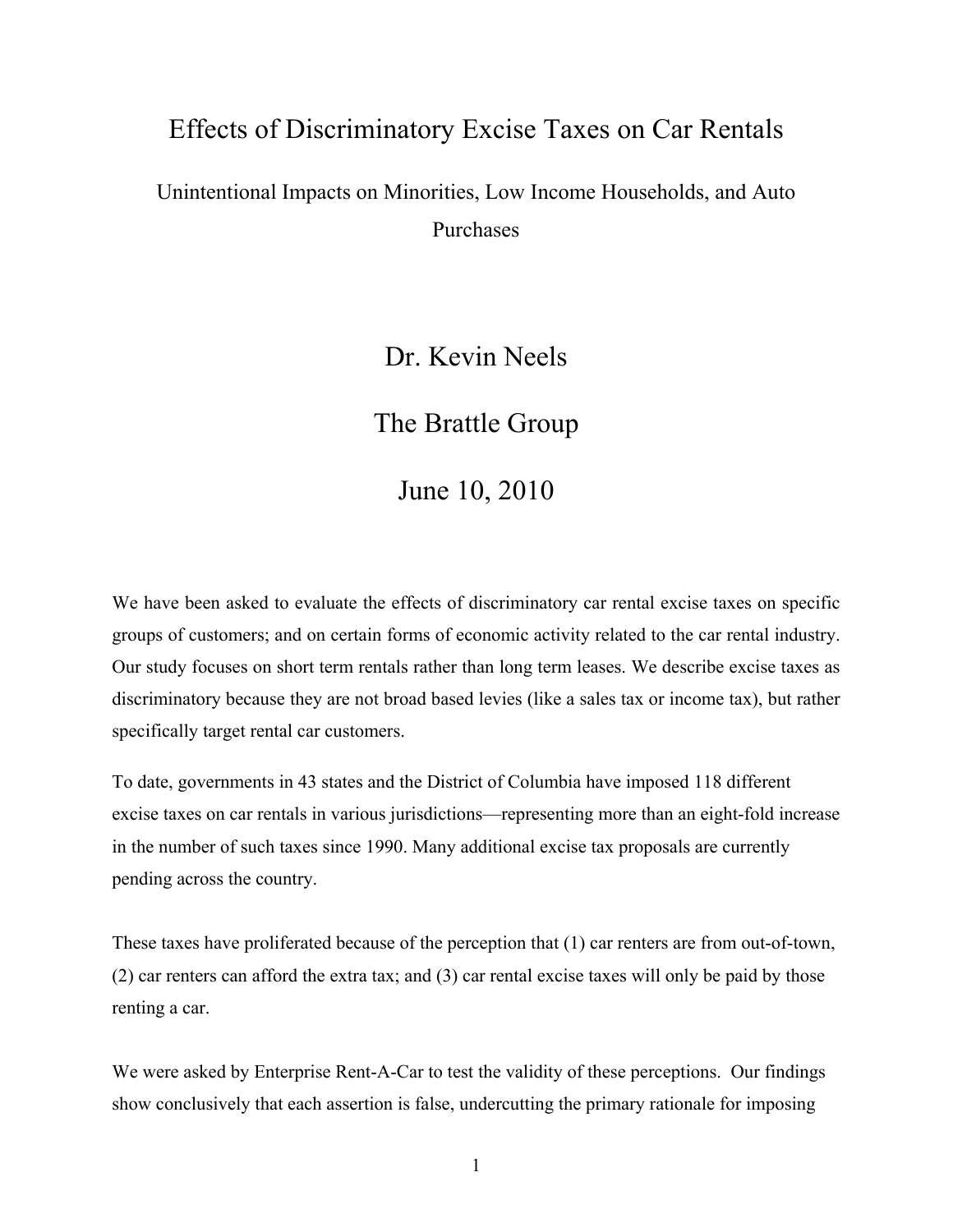such taxes. In addition, our research indicates that car rental excise taxes have many unintended consequences, including:

- A significant impact on low income populations
- A disproportionate impact on minority households
- A measurable reduction in the number of vehicles purchased by rental car companies.

#### **More Car Rentals Occur at Neighborhood Locations than at Airport Locations**

Whether it's a luxury car for a special occasion, a pick-up truck or cargo van for a project or a move, a larger car for a road trip, a replacement for a car that's being repaired, or a rental for one who chooses not to own a car for financial or environmental reasons, people rely on car rental or car sharing in their hometown every day. Yet, despite the number of car rentals taking place away from the airport, many assume most car rentals occur at the airport.

However, according to the January-February 2006 edition of *Auto Rental News*, the truth is that in the \$18 billion U.S. rental-car industry, more revenue is generated by neighborhood-based locations than by airport locations. According to the report, the estimated total market revenue for 2004 was \$17.6 billion, with home-city rental accounting for \$9.5 billion (or 54 percent of the market) and airport approximately \$8.1 billion (or 46 percent).

Yet this fact is lost on those promoting car rental taxes. For example, the former Mayor of Atlanta said of the proposed 3% per rental transaction tax, *"This financing plan is ideal. It allows us to keep the Hawks downtown without any burden on Atlanta residents."* It's not just Atlanta. When asked about its proposed rental car tax in 2006, the Mayor of Sandy Springs, a suburb North of Atlanta, said *"We're not raising any tax. I didn't think it would be a big deal most rentals are to visitors anyway."(sic)* In fact, using transactional data from the nation's largest provider of off-airport car rentals, we've found that in calendar year 2008 alone, Georgia residents renting a car in their hometown accounted for \$1,870,866 in extra rental car taxes. The \$1,870,866 in rental car taxes is in addition to the \$4,591,490 in sales tax (average rate of 7% state  $\&$  local combined) that was paid by these renters. This means local resident paid \$6,462,356 in Georgia taxes on their car rentals in 2008 alone.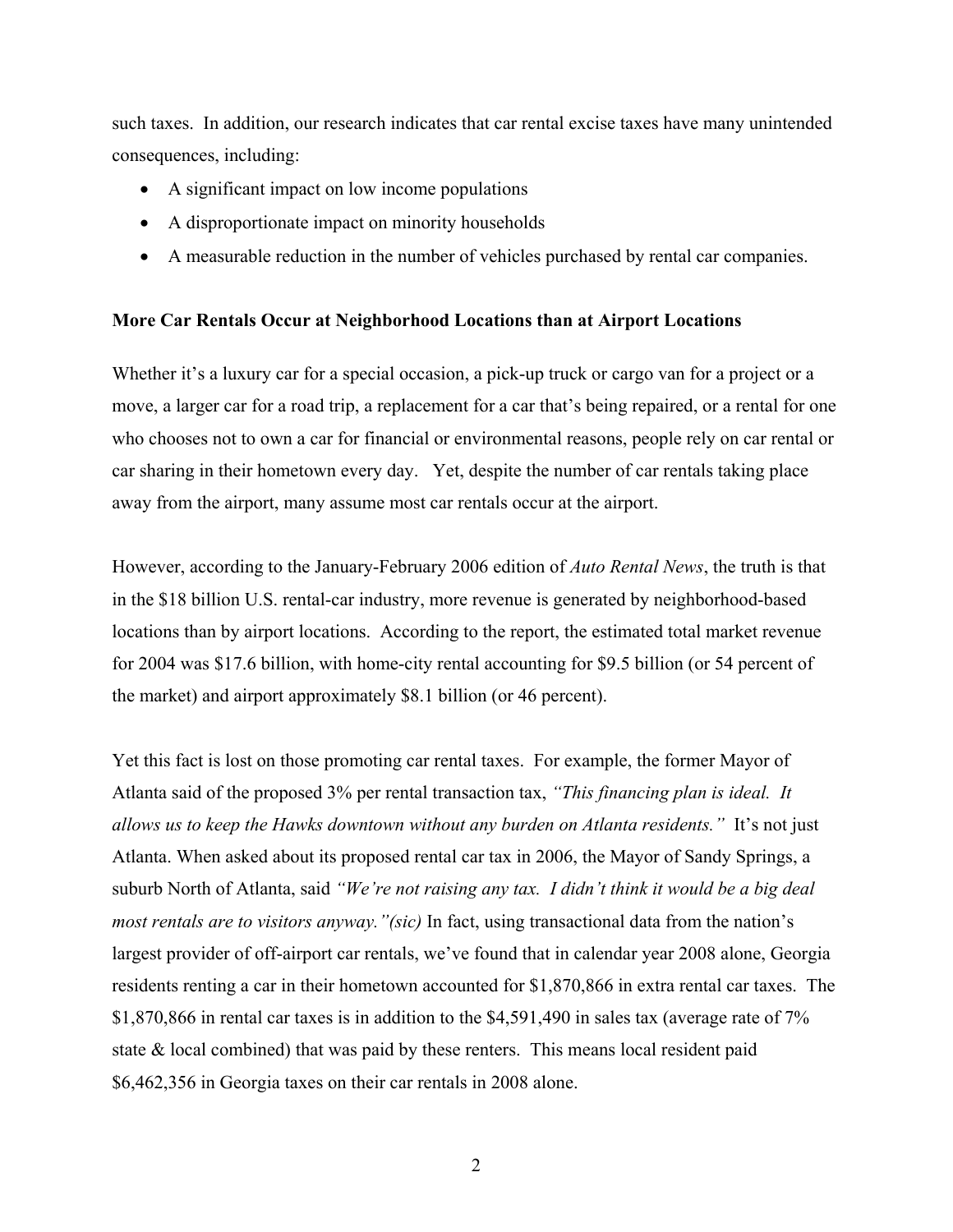#### **Lower Income Populations Pay a Large Share of Car Rental Excise Tax Payments**

There is a commonly held misconception that car rental is a luxury reserved for the wealthiest individuals, and therefore the burden of discriminatory excise taxes does not impact lower income individuals. The data do not support this conclusion. In fact, results of our analysis of actual rental car transactions—summarized in Table 1—indicate that lower income households pay a significant share of rental car excise taxes. 19% of all such levies on retail rental transactions were paid by members of households earning under \$50,000 per year—roughly the median income in 2008, the year in which these transactions occurred. Surprisingly, 7% of the total, or roughly three and a half million dollars was paid by households earning less than \$25,000 per year—roughly the poverty line for a family of four. High income households defined here as households earning more than \$100,000 per year—pay only about half of all excise taxes.

#### **Table 1**

| <b>Census Region</b>               | <b>Less than</b><br>\$25,000 | \$25,000 to<br>\$49.999 | \$50,000 to<br>\$99,999 | \$100,000 or<br>more | All<br><b>Households</b> |
|------------------------------------|------------------------------|-------------------------|-------------------------|----------------------|--------------------------|
| New England                        | \$114,865                    | \$178,978               | \$438,782               | \$1,066,259          | \$1,798,885              |
| Middle Atlantic                    | \$930,651                    | \$1,332,927             | \$3,064,013             | \$7,852,357          | \$13,179,948             |
| East North Central                 | \$214,183                    | \$318,597               | \$677,330               | \$1,293,874          | \$2,503,983              |
| West North Central                 | \$104.027                    | \$181.835               | \$408.324               | \$749.550            | \$1,443,737              |
| South Atlantic                     | \$1,216,743                  | \$1.967.267             | \$4.187.987             | \$8.926.658          | \$16,298,656             |
| East South Central                 | \$18,858                     | \$27,107                | \$53,310                | \$87,995             | \$187,269                |
| West South Central                 | \$420,319                    | \$611,010               | \$1,141,356             | \$2,092,645          | \$4,265,330              |
| Mountain                           | \$284.303                    | \$513.709               | \$1.100.436             | \$1.996.239          | \$3,894,687              |
| Pacific                            | \$230.218                    | \$404.573               | \$939.756               | \$2,006,017          | \$3,580,565              |
| All Regions                        | \$3,534,168                  | \$5.536.003             | \$12.011.295            | \$26.071.595         | \$47,153,061             |
| Percent of Total                   | 7%                           | 12%                     | 25%                     | 55%                  |                          |
| <b>Cumulative Percent of Total</b> | 7%                           | 19%                     | 45%                     | 100%                 |                          |

#### **2008 Discriminatory Tax Payments Associated With Home Based Retail Rentals By Household Income Level and Census Region**

These results are based upon a statistical analysis of the relative propensity to rent by income category. We related the number of rentals and rental days generated by residents of a ZIP code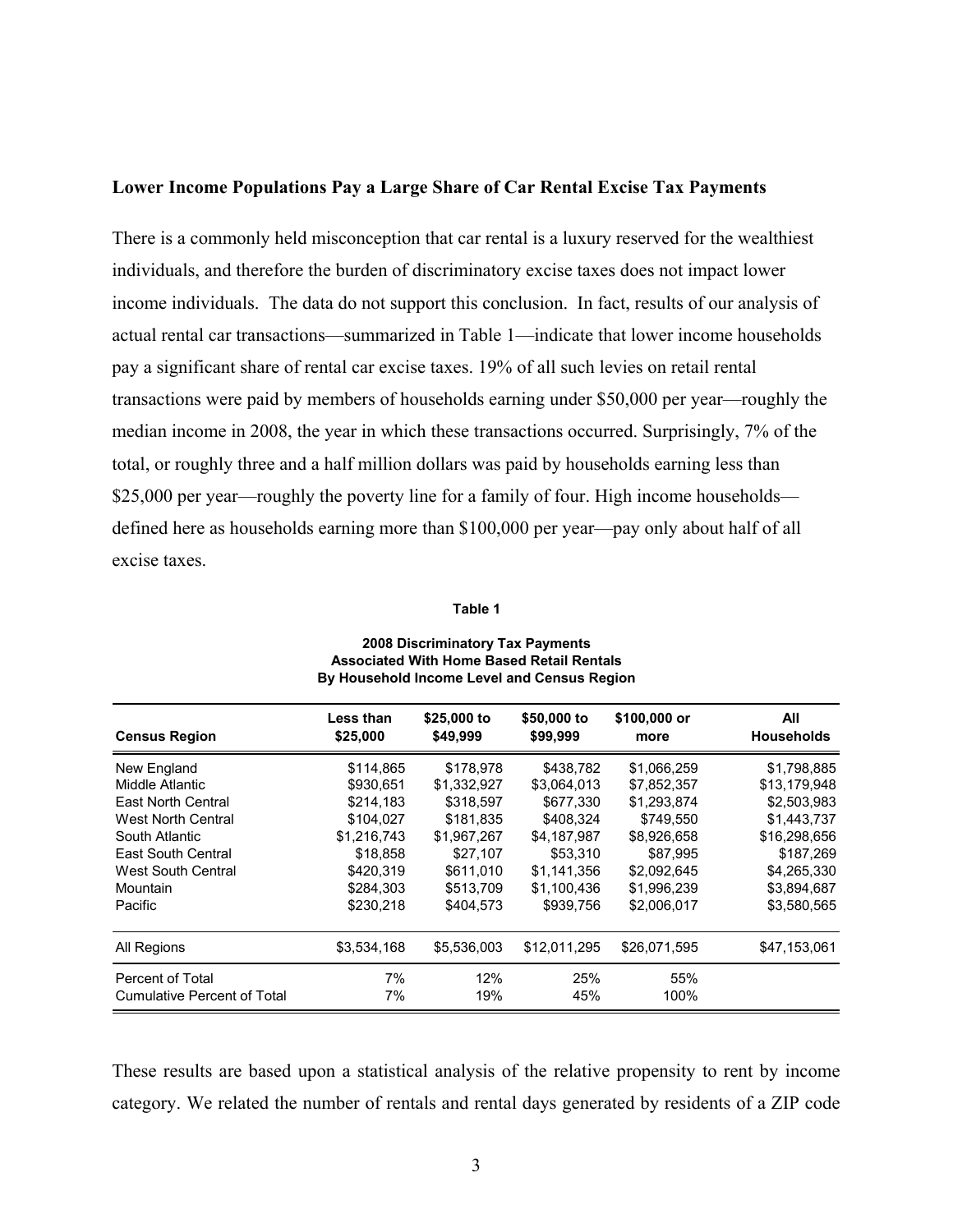area to data such as the demographic and socioeconomic makeup of the area; the level of discriminatory taxes in effect at rental locations serving the area; and other factors. Our analysis focused on rental transactions conducted at Enterprise locations near the renter's residence in which the renter pays the cost of the rental out-of-pocket. We computed discriminatory tax payments by low income households using a regression analysis that provided estimates of propensity to rent by income category. Details of this analysis are presented in the Appendix in Table A-1.

Using socioeconomic data provided by Claritas, we allocated the proportion of excise taxes paid by residents in a ZIP code area to households of various income categories residing in the ZIP code. This allocation was based upon the prevalence of each income category in the population of that ZIP code; and upon their propensity to rent, as measured by the regression model. We thus allocate to higher income households a share of discriminatory tax payments that appropriately reflect their greater propensity to rent.

## **Car Rental Excise Taxes Fall to a Disproportionate Extent on Minority Households**

In analyzing the data about the impact of car rental excise taxes on low income populations, we also gained some important insights about how such taxes disproportionately affect minority households.

According to our analysis—summarized in Table 2— African Americans generate 26 percent of rental car revenues and pay 27 percent of the excise taxes assessed on retail car rentals, despite the fact that they account only for about 12 percent of the population.<sup>1</sup> Members of other minority groups pay 13 percent of the total such taxes nationwide, despite the fact that they represent only about 7 percent of the population. Hispanics account for another 12 percent of all excise taxes paid on retail car rentals. Caucasian households, despite the fact that they account for roughly two-thirds of the population, account for less than half of all such excise tax payments.

 $\overline{a}$  $<sup>1</sup>$  In our study we included all individuals, regardless of race, who identified themselves as Hispanic within the</sup> Hispanic category. Thus, when we refer to African Americans, Caucasians and members of other minority groups, we are speaking only of the non-Hispanic members of these racial groups.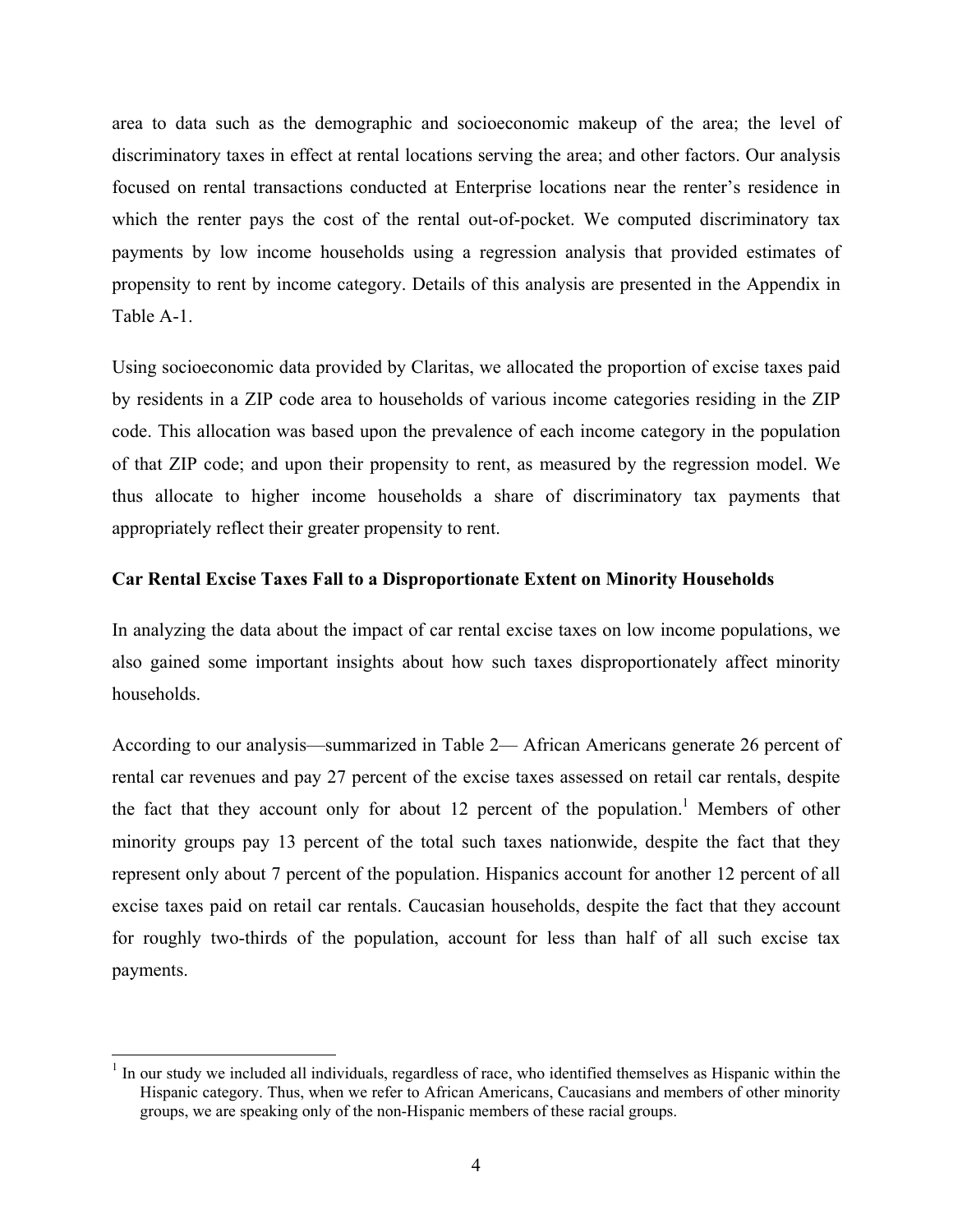#### **Table 2**

#### **Distribution of Population, Rental Demand and Discriminatory Tax Payments by Race/Ethnicity**

|                                    | <b>Race/Ethnic Group</b> |                     |                 |                                   |  |
|------------------------------------|--------------------------|---------------------|-----------------|-----------------------------------|--|
|                                    | Caucasian                | African<br>American | <b>Hispanic</b> | <b>Other</b><br><b>Minorities</b> |  |
| <b>Population</b>                  | 65%                      | 12%                 | 15%             | 7%                                |  |
| <b>Rental Days</b>                 | 47%                      | 26%                 | 13%             | 14%                               |  |
| <b>Rental Revenues</b>             | 48%                      | 26%                 | 13%             | 14%                               |  |
| <b>Discriminatory Tax Payments</b> | 48%                      | 27%                 | 12%             | 13%                               |  |

In terms of actual dollars, the impact of these payments is significant. Total payments are summarized in Table 3. In 2008, African Americans paid approximately \$13 million in excise taxes on their retail car rentals; Hispanics and members of other minority groups each paid about \$6 million during that same period.

#### **Table 3**

#### **2008 Discriminatory Tax Payments Associated With Home Based Retail Rentals By Race/Ethnicity**

|                           | <b>Race/Ethnicity</b> |              |    |                     |    |                 |    |                            |    |              |
|---------------------------|-----------------------|--------------|----|---------------------|----|-----------------|----|----------------------------|----|--------------|
|                           |                       | Caucasian    |    | African<br>American |    | <b>Hispanic</b> |    | Other<br><b>Minorities</b> |    | Total        |
| New England               | \$                    | 1,204,361    | \$ | 243,749             | S  | 139,557         | \$ | 211,420                    | \$ | 1,799,087    |
| Middle Atlantic           | \$                    | 6,817,463    | S  | 3,173,148           | \$ | 1,329,601       | S  | 1,859,970                  | \$ | 13,180,181   |
| <b>East North Central</b> | \$                    | 1,193,823    | S  | 773,713             | \$ | 254,040         | \$ | 282,441                    | S  | 2,504,017    |
| West North Central        | \$                    | 940,170      | S  | 249.016             | \$ | 85.711          | \$ | 168.864                    | \$ | 1.443.762    |
| South Atlantic            | \$                    | 6,819,027    | \$ | 5,988,879           | \$ | 1,908,128       | S  | 1,583,001                  | \$ | 16,299,035   |
| East South Central        | \$                    | 89.547       | \$ | 80.886              | \$ | 5.710           | \$ | 11,127                     | \$ | 187.269      |
| West South Central        | \$                    | 1.623.789    | \$ | 1.432.801           | \$ | 809.897         | \$ | 398.907                    | \$ | 4.265.395    |
| Mountain                  | S                     | 2.046.661    | S  | 467.519             | \$ | 805.152         | \$ | 575.364                    | \$ | 3,894,696    |
| Pacific                   | \$                    | 1,834,515    | \$ | 409,365             | \$ | 288,757         | \$ | 1,048,067                  | \$ | 3,580,703    |
| All Regions               |                       | \$22,569,356 |    | \$12,819,075        | S  | 5,626,554       | \$ | 6,139,161                  |    | \$47,154,146 |
| Percent of Total          |                       | 48%          |    | 27%                 |    | 12%             |    | 13%                        |    |              |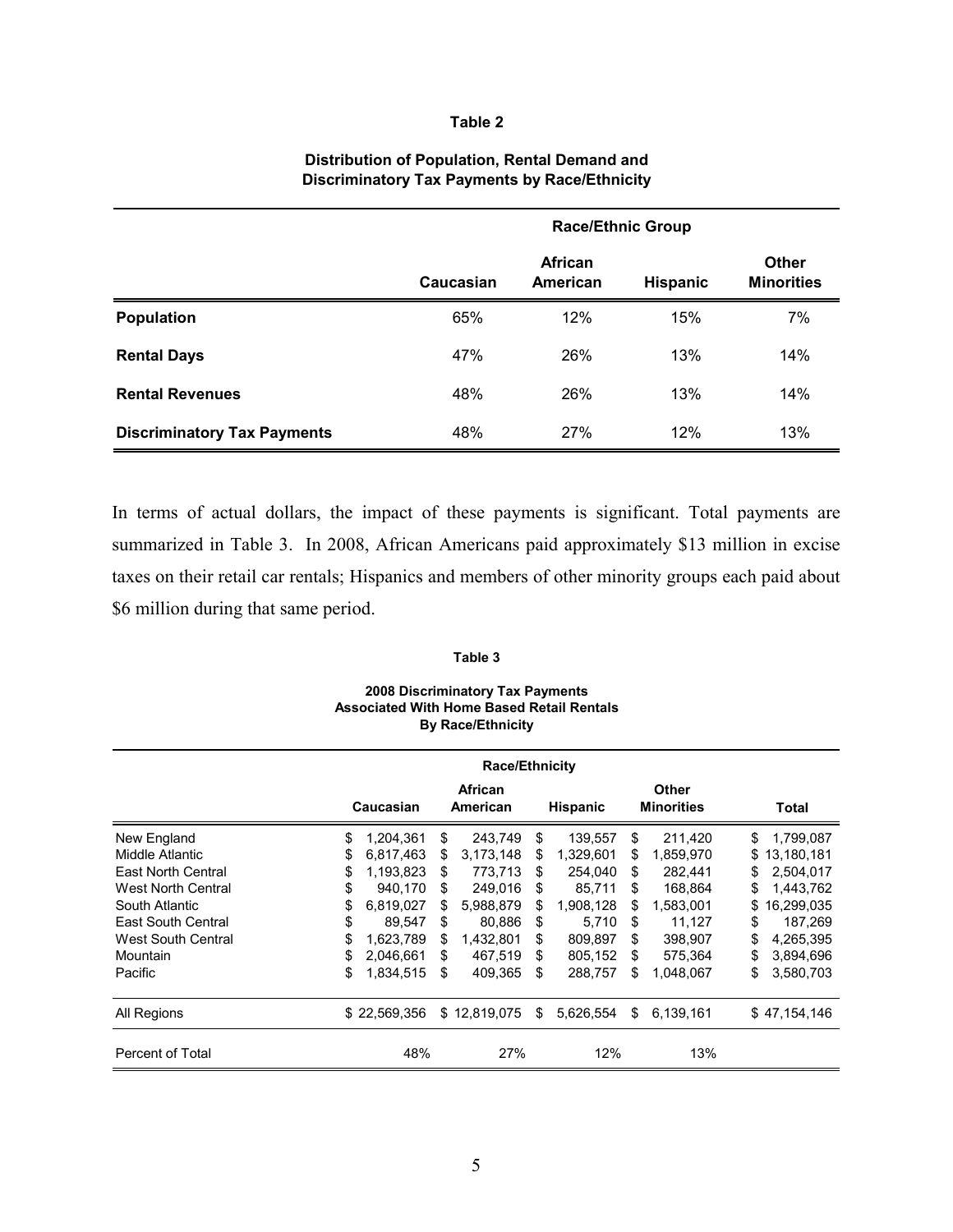Using the example cited earlier in this report of the rental car taxes paid by local residents in Georgia, consider that \$1,166,629 of the rental car taxes are paid by minorities, compared to only \$704,237 paid by Caucasian residents. This is particularly significant because, in Georgia, minorities only comprise 34.6% of the population yet they are paying 62.4% of the taxes.

These figures were derived from the same statistical analysis described above. For the purposes of this analysis, we distinguished four racial/ethnic groups: Caucasian, African American, Hispanics and members of other races. (This "other" category includes Non-Hispanic individuals of Asian ancestry, Native Americans, and members of mixed races.) We then measured the propensity to rent for the latter three groups relative to Caucasian.

Working from these results, we used a two-step process to calculate the share of discriminatory excise taxes paid by members of minority households. First, we totaled the amount of excise tax payments made by residents in a ZIP code area. Second, we apportioned those payments among the four racial/ethnic groups, based on their share of overall rental car demand.

As summarized in Table 4**,** we learned that African Americans generate over four times as many retail rental transactions as otherwise comparable Caucasian. Hispanics and members of other races are substantially more likely to rent than Caucasian.<sup>2</sup> There are a variety of potential explanations for these results, including cultural differences, differences in household wealth, differences in auto ownership rates, or differences in the physical characteristics of the neighborhoods within which minority households reside. Regardless of the explanation, the association between the presence of minority households and the level of retail rental demand is strong and statistically significant.

 $2<sup>2</sup>$  These results are based upon a statistical analysis of rental days.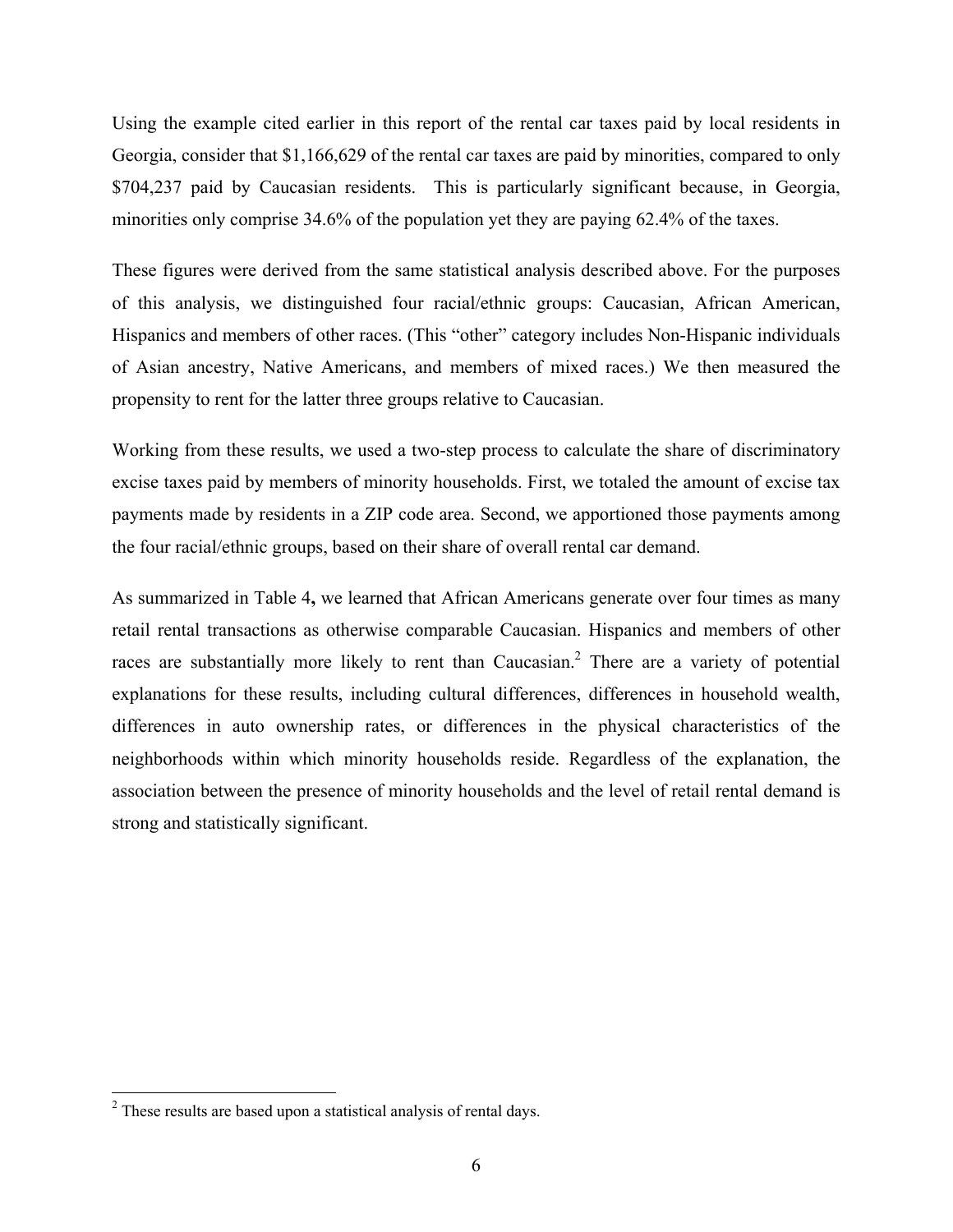#### **Table 4**

| <b>Race/Ethnicity</b>   | <b>Propensity to Rent</b><br>(Relative to<br>Caucasians) |
|-------------------------|----------------------------------------------------------|
| Caucasian               | 1.00                                                     |
| African American        | 4.29                                                     |
| Hispanic                | 1.37                                                     |
| <b>Other Minorities</b> | 2.63                                                     |

#### **Relative Propensity to Rent by Race/Ethnicity**

Source: Calculations based upon results shown in Table A-1.

### **Car Rental Excise Taxes Affect Auto Purchases**

<u>.</u>

As we have seen, excise taxes inevitably increase the cost to consumers of renting automobiles. In turn, these increased costs decrease the demand for such rentals, reducing both the number of rental transactions completed, and the total number of rental days per transaction.

Companies such as Enterprise base their business models on achieving a certain amount of rental revenue to cover the cost of maintaining a vehicle in the rental fleet. As overall rental demand decreases, car rental companies must make a corresponding reduction in the size of their rental fleet, ultimately reducing the number of auto purchases these companies make each year.<sup>3</sup>

To quantify the effects of discriminatory excise taxes on new auto purchases, we relied on a variation of the regression analysis used for other parts of this study. We focused our analysis on home-city rentals, but in this case included all transaction types – not just retail rentals – in order to assess tax effects on total rental demand (and by extension, the impact on the overall rental car fleet). Detailed results of these analyses are shown in the Appendix in Table A-2.

<sup>&</sup>lt;sup>3</sup> We recognize that the auto acquisition process for rental car companies is complex, and that a variety of different factors can influence the timing of decisions either to retire vehicle from the fleet or to purchase batches of new vehicles. Quite apart from these timing questions, however, it remains true that autos will be added to the fleet only if there is enough demand to support them.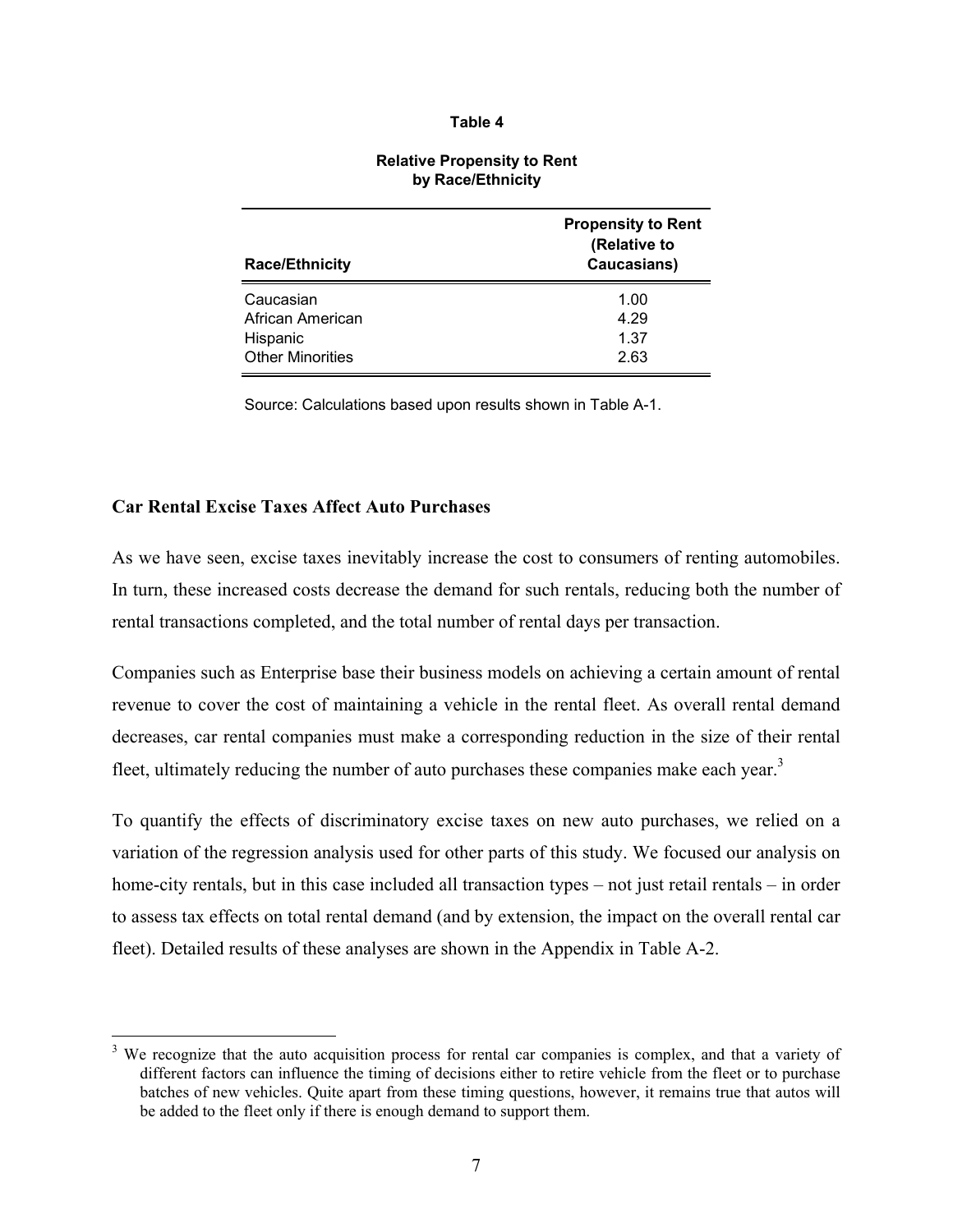Our analysis of home-city rentals identified a very specific correlation: a ten percent increase in excise taxes (relative to the base rental rate) reduced actual rental demand by approximately 11.5 percent. When we examined overall rental demand, ignoring the proximity of the rental location to the residence of the renter, we learned that demand is much more sensitive to the level of discriminatory excise taxes.<sup>4</sup> Based on our analysis, we believe that home-city rental transactions provide a more reliable depiction of the factors driving rental demand, so we based our conclusions on that set of results. In effect, we believe that results based on home-city rental transactions provide a conservative estimate of the impact on auto purchases for rental fleets.

By calculating the sensitivity of rental demand to discriminatory excise taxes, it is possible to compute how much additional demand would be generated if those taxes were eliminated. We developed this estimate by setting taxes to zero at all locations, and then recalculating the level of rental demand for all residential ZIP codes. Results of this calculation are shown in Table 6. Using this formula, we estimate that removal of discriminatory excise taxes would have increased rental demand by almost 8 million rental days—or 3.9 percent—at Enterprise in 2008.

#### **Table 6**

#### **2008 Effects of Estimated Excise Taxes on Enterprise RAC Auto Purchases**

| 2008 Enterprise RAC Rental Days                            | 200,864,879 | [1] |
|------------------------------------------------------------|-------------|-----|
| 2008 Lost Rental Days Due to Effect of Rental Excise Taxes | 7.912.812   | [2] |
| Percetage Lost Days due to Rental Excise Taxes             | $3.9\%$     | [3] |
| 2008 Average fleet size                                    | 560.246     | [4] |
| Annual loss in Enterprise RAC Auto Purchases               | 22,070      | [5] |

**Notes:**

1

[1]: Enterprise Holdings rental transaction data. (Transaction Types "Insurance" and "Body Shop" are included.) [2]: *The Brattle Group* analysis.  $[3] = [2] / [1]$ 

[4]: 09/15/2009 Email from Client, RE: 2008 Fleet Info.  $[5] = [3] \times [4]$ 

To support this 4.4 percent increase in demand would have required a corresponding increase in the size of the rental fleet – or the addition of 22,070 vehicles, based on the company's average domestic fleet size of 560,246 vehicles in 2008.

<sup>&</sup>lt;sup>4</sup> See Appendix Table A-4.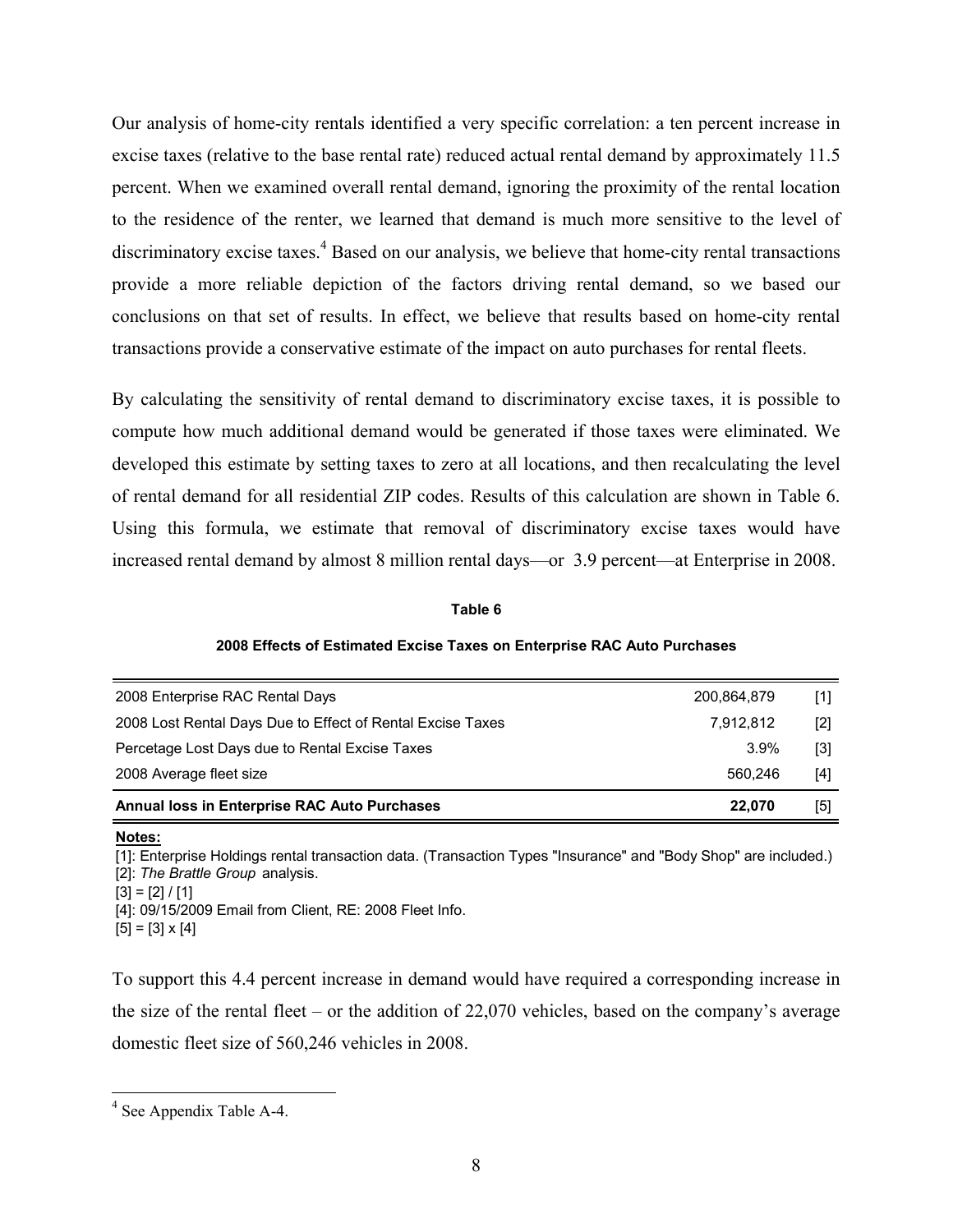To calculate the implications of this increase in rental demand for auto purchase, we first note that the company's average domestic fleet size in 2008 included 560,246 vehicles. On average, Enterprise expects to keep a vehicle in its fleet for about one year. This means that in order to maintain a fleet of 560,246 vehicles, Enterprise has to purchase 560,246 vehicles per year. We have assumed that in order to accommodate a 3.9 percent increase in rental days Enterprise would have to expand the size of its fleet by 3.9 percent, or 22,070 vehicles. To maintain this larger fleet Enterprise would therefore have to purchase an additional 22,070 vehicles per year.

The net impact: Discriminatory excise taxes on car rentals cause the loss of about 22,000 new vehicle sales into the Enterprise fleet every year.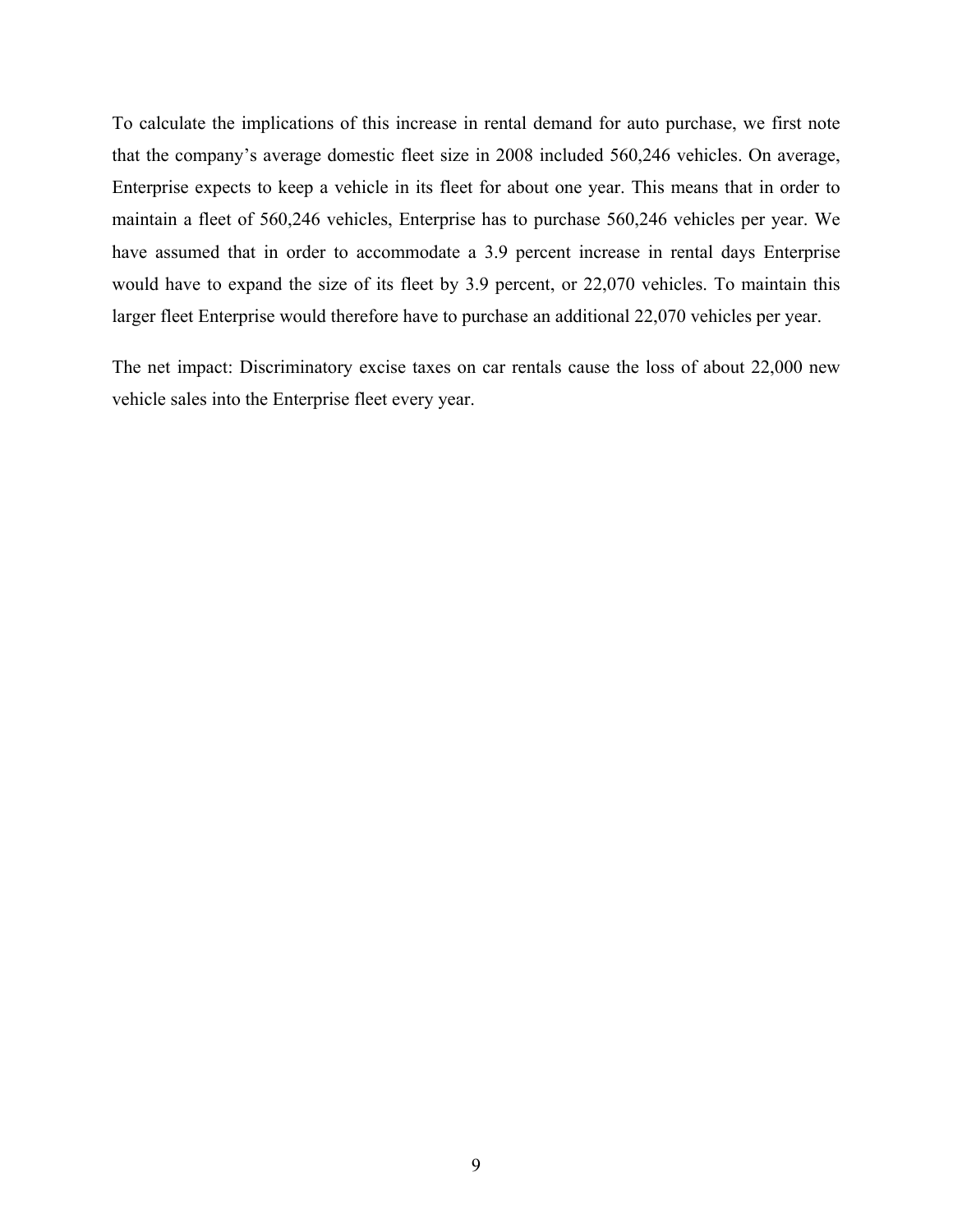## **Appendix**

### **Technical Approach**

#### **Information We Relied Upon**

We used empirical methods to statically analyze data on rental car demand; discriminatory tax levies; and other factors that contributed to our conclusions. Therefore, these results are based not just upon economic theory or opinion, but also upon a careful examination of the data from reliable sources.

## *ERAC rental car data*

Rental car demand data for this analysis were provided by Enterprise Holdings, which also provided funding for this research. Specifically, Enterprise provided a computer file listing every car rental transaction conducted at one of the U.S. locations in calendar year 2008, the most recent year for which complete data were available.<sup>5</sup> Each transaction in this file listed the ZIP code for the residence of the renter, the Enterprise location at which the rental transaction took place, the starting and ending dates of the car rental, the base rental rate, the gross rental rate (including all surcharges and excise taxes), and the nature of the transaction.

Enterprise also provided a list of all of its rental locations. Among the information provided for each rental location were its geographic coordinates and an indication of whether it was associated with an airport. Using these geographic coordinates and information about ZIP code locations, we were able to compute the approximate distance from the renter's residence to the Enterprise location at which the rental was made.

1

 $<sup>5</sup>$  This file included only rental car transactions involving the Enterprise brand.</sup>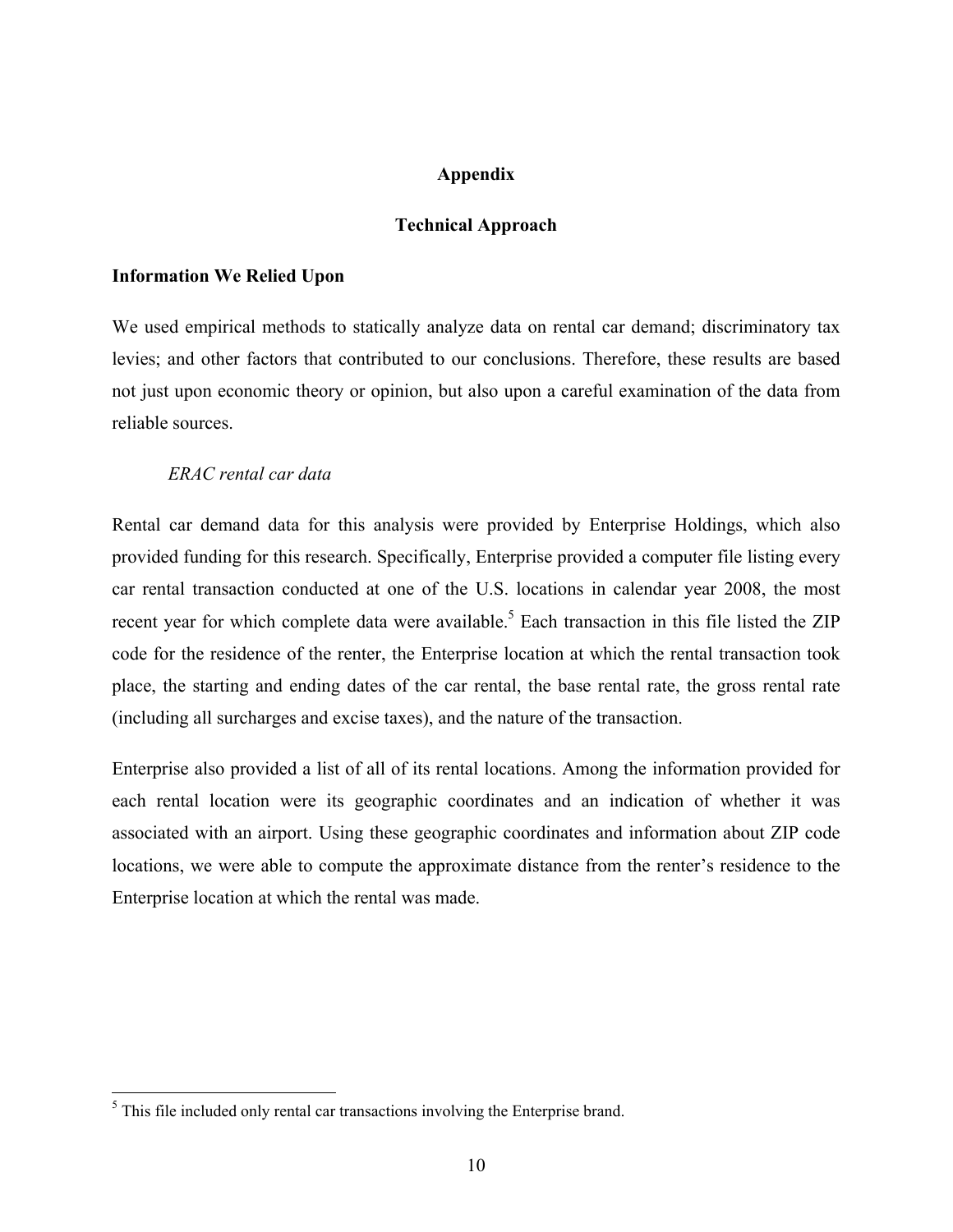### *Claritas socioeconomic data*

Our study also relied upon ZIP code level demographic data obtained from Claritas. These data described the population in each of the ZIP code regions in the United States as of 2008, providing detail about the households in each ZIP code – including race and household income.<sup>6</sup>

## *Discriminatory Excise Tax Data*

Enterprise provided a listing of all excise taxes targeting car rentals currently in effect across the nation. This listing described the structure of each tax (e.g., fixed dollar charge per day, percentage of base rental amount, etc.), the transactions to which it applied (e.g., all rental transactions, all rental transactions except replacement transportation for autos undergoing repair, etc.), the political jurisdiction levying the tax (e.g., city, county, state or special authority), and the date on which the tax went into effect.

Careful analysis of the excise tax data allowed us to determine which taxes applied to each of the transactions in the Enterprise dataset. Using information on the effective date for each tax, we were able determine which taxes were in effect in 2008 – or, for those that took effect during that year, the portion of the year during which the tax was in effect.

## **Methodology**

 $\overline{a}$ 

The Enterprise rental data did not include information about the race or income of the company's customers. To discern these attributes of the Enterprise customer base, we turned to the Claritas data, which described the income and the racial/ethnic composition of the neighborhoods from which Enterprise customers were drawn.

In using this Claritas data, we had to address the issue of differences across households in their propensity to rent. If members of all racial/ethnic groups in a neighborhood were equally likely to rent, one could simply "assign" to each customer the average racial/ethnic makeup of the ZIP code area in which he or she resided. In addition, any excise taxes paid by rental car customers

<sup>&</sup>lt;sup>6</sup> The Claritas data were available only for residential zip codes. Some valid zip codes may contain no residents because of the makeup of the geographic area to which they apply. Others correspond to no specific geographic area, but rather to buildings or institutions. For example, the U.S. Postal Service assigns six zip codes to the Pentagon.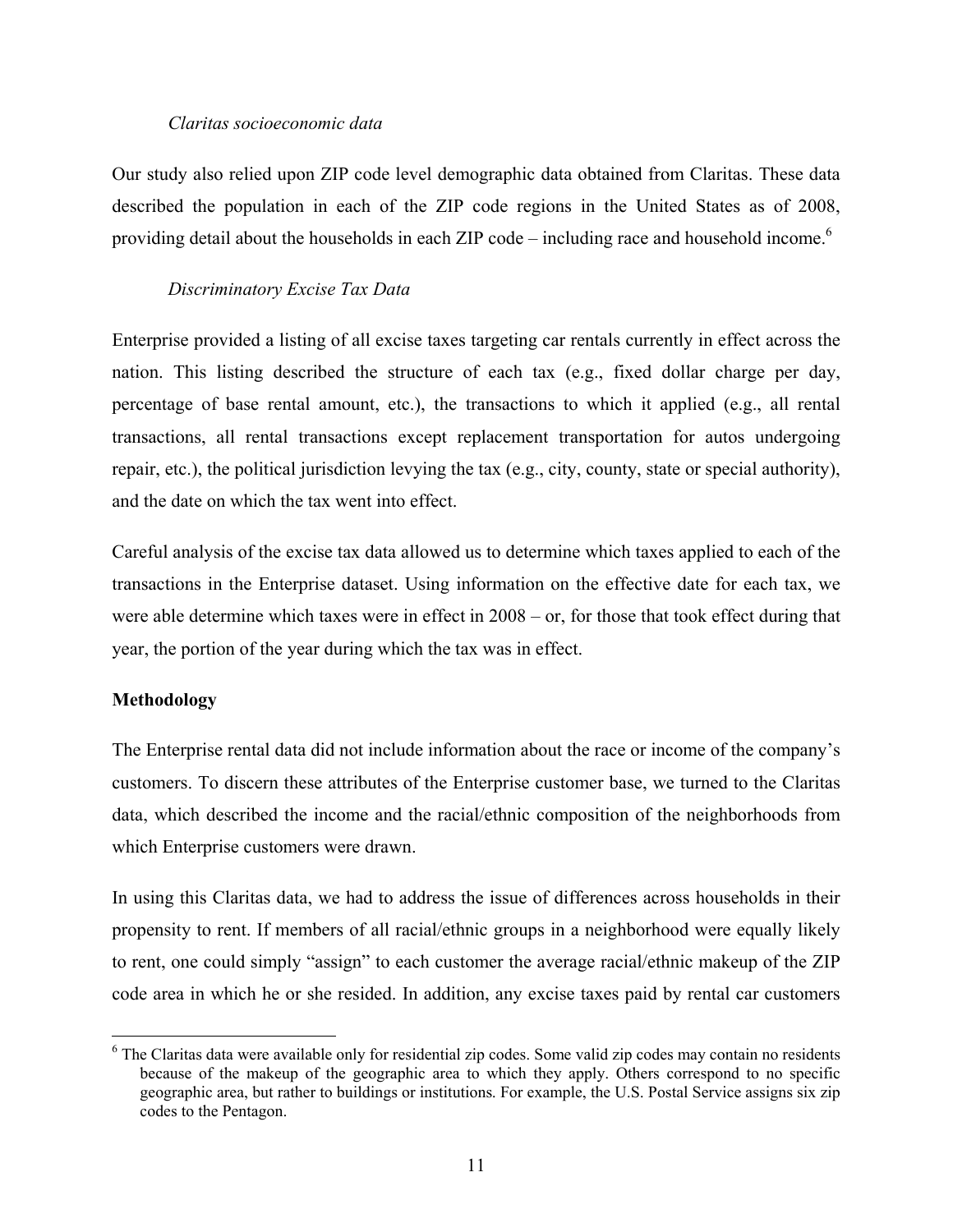could be similarly assigned based on the proportion of the racial/ethnic groups residing in that ZIP code area. A similar assumption regarding the propensity to rent among households of different income levels would have provided a way to allocate excise tax payments by income level. However, there was no reason to expect that the relative propensity to rent would be the same across racial/ethnic groups or across income levels. (Indeed, we would expect households at different income levels to exhibit markedly different propensities to rent.) Failure to take such differences into account could lead to seriously distorted results.<sup>7</sup> Therefore, in order to use the Claritas data effectively, we needed to test differences across racial/ethnic groups and across income categories with respect to the propensity to rent.

To measure the impact of excise tax payments on rental transactions, we focused exclusively on transactions paid for by the renter (without reimbursement). This limited our analysis to two transaction types: "retail" and "other". For each transaction, we knew the Enterprise location at which the transaction took place and thus could identify which excise taxes (if any) were in effect at the location on the date of the transaction. We could also identify the form of the tax (i.e., flat fee or percent of base fee), the base rental rate, and what exclusions or caps might have been in effect. This provided the data needed to calculate the excise taxes associated with each transaction. We then added these payments together, to compute total excise tax payments by ZIP code area.

To allocate excise taxes paid by racial/ethnic group, we used the Claritas data to determine their prevalence in the population of that ZIP code; and applied the results of the regression model – summarized in Table 4 to reflect their greater propensity to rent.

To quantify the impact of discriminatory excise taxes on auto premiums, we needed a way to compute the total taxes levied on replacement transportation auto rentals. In the Enterprise data files, these rentals appear under two different transaction types: "insurance" and "body shop." In computing taxes associated with such transactions, care had to be taken to account for exemptions, since a number of jurisdictions exclude replacement transportation rentals from

<sup>&</sup>lt;sup>7</sup> If, for example, high income households were much more likely to rent than low income households, the former would account for a much larger fraction of the rental coming out of an area than their share of the population taken by itself would suggest.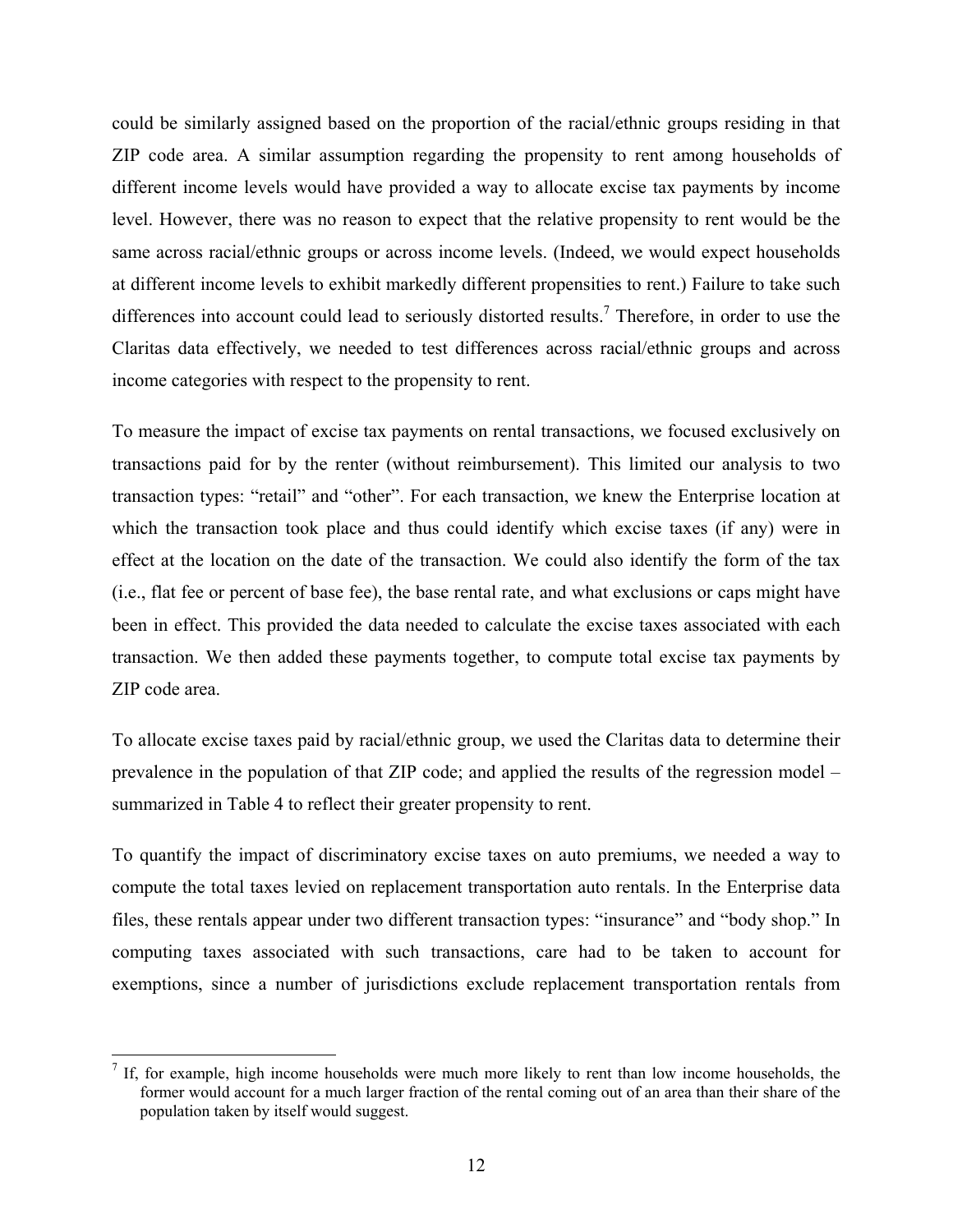excise taxes they impose. Where such exemptions existed, we accounted for them in computing the total tax bill.

In order to measure the effects of discriminatory excise taxes on car purchases by rental companies, we needed to measure the extent to which such taxes suppressed rental car demand. This required more than a simple comparison between areas with such taxes and areas without them. Such areas might differ in any number of ways, including racial composition or income levels. To isolate the impact of discriminatory excise taxes, we must control for the effects of other demand factors.

To address all these various requirements in our study, we employed a regression analysis, a widely used technique for separating and measuring the individual effects of multiple causal factors. For this research, the causal factors of primary interest included the racial/ethnic composition of a ZIP code area, the household incomes in that area, and any applicable excise taxes (expressed as a percentage of the base rental rate). Our analysis also included a number of other causal factors, including population density, $\delta$  and the season of the year in which the rental took pace. Using regression analysis, we were able to assign appropriate weights to all of these factors so that our formula would accurately predict the actual pattern of rental car demand.

For portions of the study, our analysis focused on home-city rentals, and in particular, on rental transactions conducted at non-airport locations located within twenty-five miles of the center of the ZIP code location within which the renter resided.<sup>9</sup> We focused on this subset of transactions in order to assure that we have a strong set of explanatory variables with which to explain variations in the basic level of rental car demand.

<sup>&</sup>lt;sup>8</sup> Population density is strongly associated with auto ownership rates, and with the availability of other travel options such as buses, cabs or subways. It can thus be expected to influence auto rental demand in a variety of different ways.

<sup>&</sup>lt;sup>9</sup> We defined this distance threshold based upon examination of the frequency distribution the distances from renter zip code centroids to Enterprise rental locations. There are many transactions for which the distance was less than twenty-five miles. Beyond that distance, the number of transactions tends to drop to a relatively low level. Our understanding based upon conversations with Enterprise personnel is that it is relatively uncommon for a home based renter to travel twenty-five miles to rent a car. We believe that the prevalence of such long-distance home-based transactions in the data is an artifact created by the fact that zip codes sometimes cover a large geographic area, and hence that a renter may be located much closer to the Enterprise location in question than the center of the zip code area.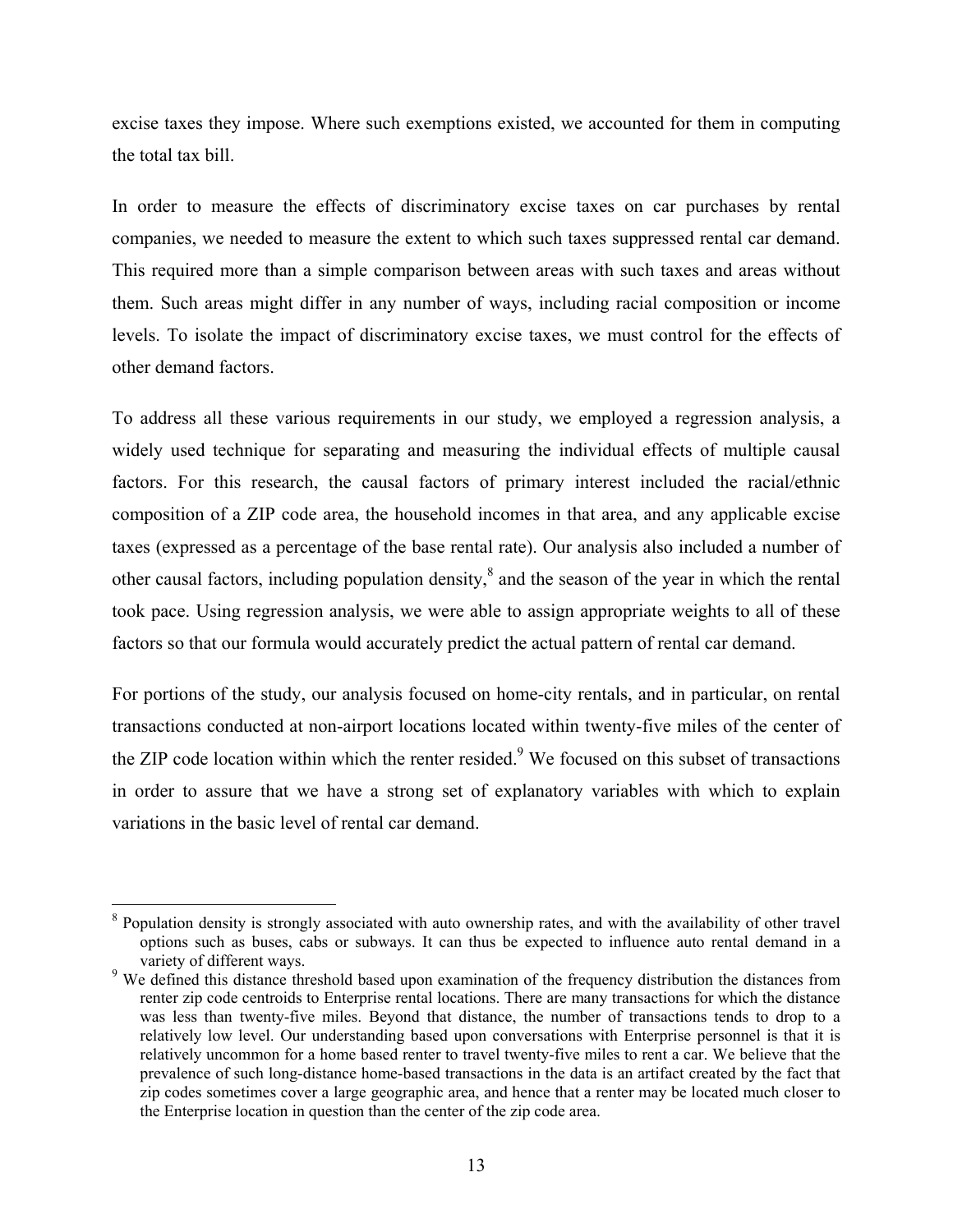Home-city rentals accounted for a large portion of overall rental car demand—totaling 80 percent of all U.S. Enterprise rental transactions conducted at non-airport locations, and 71 percent of all U.S. Enterprise transactions.

The results of our regression analysis of these "renter-pays" transactions is shown in Table A-1. The regression models take as their dependent variables the natural logarithm of rentals per capita and rental days per capita.

Although this table is fairly complex, several points about its contents are worth noting. First, it summarizes an analysis of a very large body of data. The line labeled "degrees of freedom" is roughly equivalent to the number of data points feeding into the analysis.<sup>10</sup> The data set used in the analysis includes over 80,000 observations, reflecting the rental demand observed in over 20,000 ZIP codes in each of four quarters. Second, the relatively small set of variables included in the analysis explains a significant amount of the overall variation in rental demand. The line labeled "R-Squared" represents the percentage of overall rental demand that can be explained by the variables included in the analysis. This value is equal to 32 percent for the model focusing on rental transactions, and approximately 31 percent for the analysis focusing on rental days. For a model of this nature, these figures reflect a high degree of explanatory power. Finally, the causal effects shown in Table A-1 are measured with a high degree of statistical reliability. The column labeled "T Statistic" contains measures of statistical reliability for each of the coefficients in the regression model. A value of two is generally regarded as representing an acceptable degree of statistical reliability. Most of the T statistics shown in Table A-1 are well in excess of this threshold value, indicating an extremely high degree of reliability.

For this study, we classified the population into four racial categories: Caucasian, African American, Hispanic and "other." The "other" category consists largely of individuals of Asian ancestry. It also includes Non-Hispanic Native Americans and individuals of mixed race. These results indicate that, all else equal, African Americans have a significantly greater propensity to rent than Caucasians. Individuals from other races are somewhat less likely to rent than African Americans, but are still more likely to rent than Caucasians.

 $10$  Technically, "degrees of freedom" is defined as the difference between the total number of data points used in the analysis, and the number of coefficients whose values the analysis is attempting to estimate. In the analyses summarize din Table 2 seventeen coefficients are being estimated.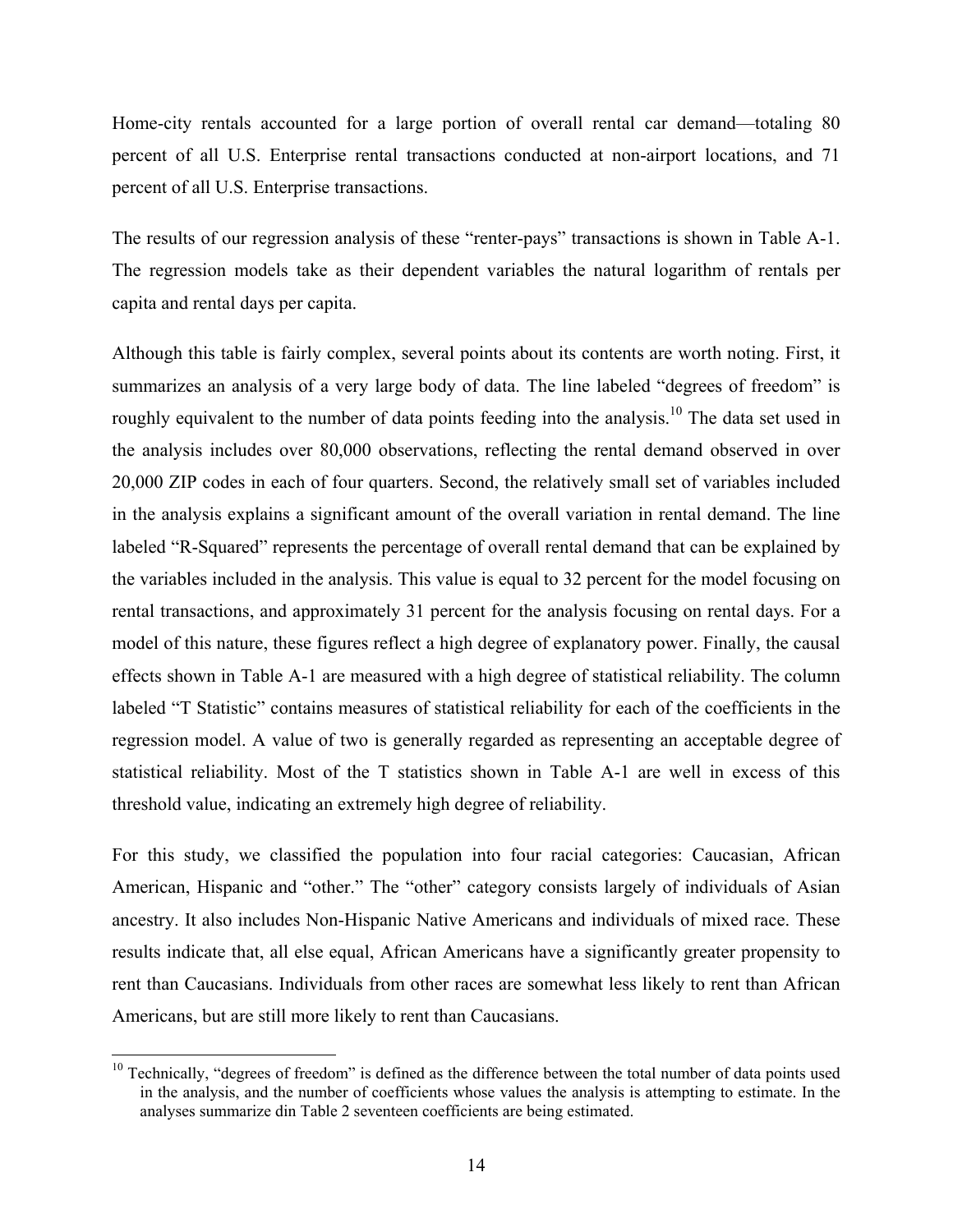Our results also indicate that there is a strong relationship between propensity to rent and household income. Not surprisingly, higher income households are generally more likely to rent than lower income households.

These results also indicate that discriminatory excise taxes significantly reduce rental car demand. As noted above, a ten percent increase in discriminatory taxes relative to the base rental rate will results in an 11.5 percent decline in the total number of rental days. See Table A-2 below. Focusing on "renter pays" transactions produces an even stronger effect. Specifically, our results imply that a ten percent increase in discriminatory taxes relative will results in a 19 percent decrease in the number of "renter pays" rentals and a 28 percent decline in the number of associated rental days. See Table A-1. These results have a high degree of statistical reliability.

Because the model takes the natural logarithm of rental demand as the dependent variable, we must exponentiate the estimated coefficients for the race and household income variables. Specifically, we calculate the relative propensity to rent by raising "e" (the base of the natural numbers – a mathematical constant roughly equal to 2.8) to a power equal to the estimated coefficients. There are no estimated coefficients for Caucasians. The implied coefficient for this demographic category is zero. Raising "e" to that power, we obtain 1.00, the value shown for the corresponding category in Table 4.

In order to calculate the effects of discriminatory excise taxes on overall rental demand, we need to consider their impact on all transactions types. For this purpose, we ran a regression analysis of home-city rental demand on a dataset that included all home-city rentals involving non-airport rental locations. Results of this analysis are shows in Table A-2. These results are broadly similar to those shown in Table A-1. Overall rental demand is somewhat less sensitive to excise taxes than retail demand.

Table A-3 shows the results of a regression analysis of all rental transactions conducted at nonairport locations, regardless of the distance between the rental location and the residence of the renter. Once again, these results are broadly similar to those discussed above. The estimated sensitivity of demand to taxes, however, is significantly greater.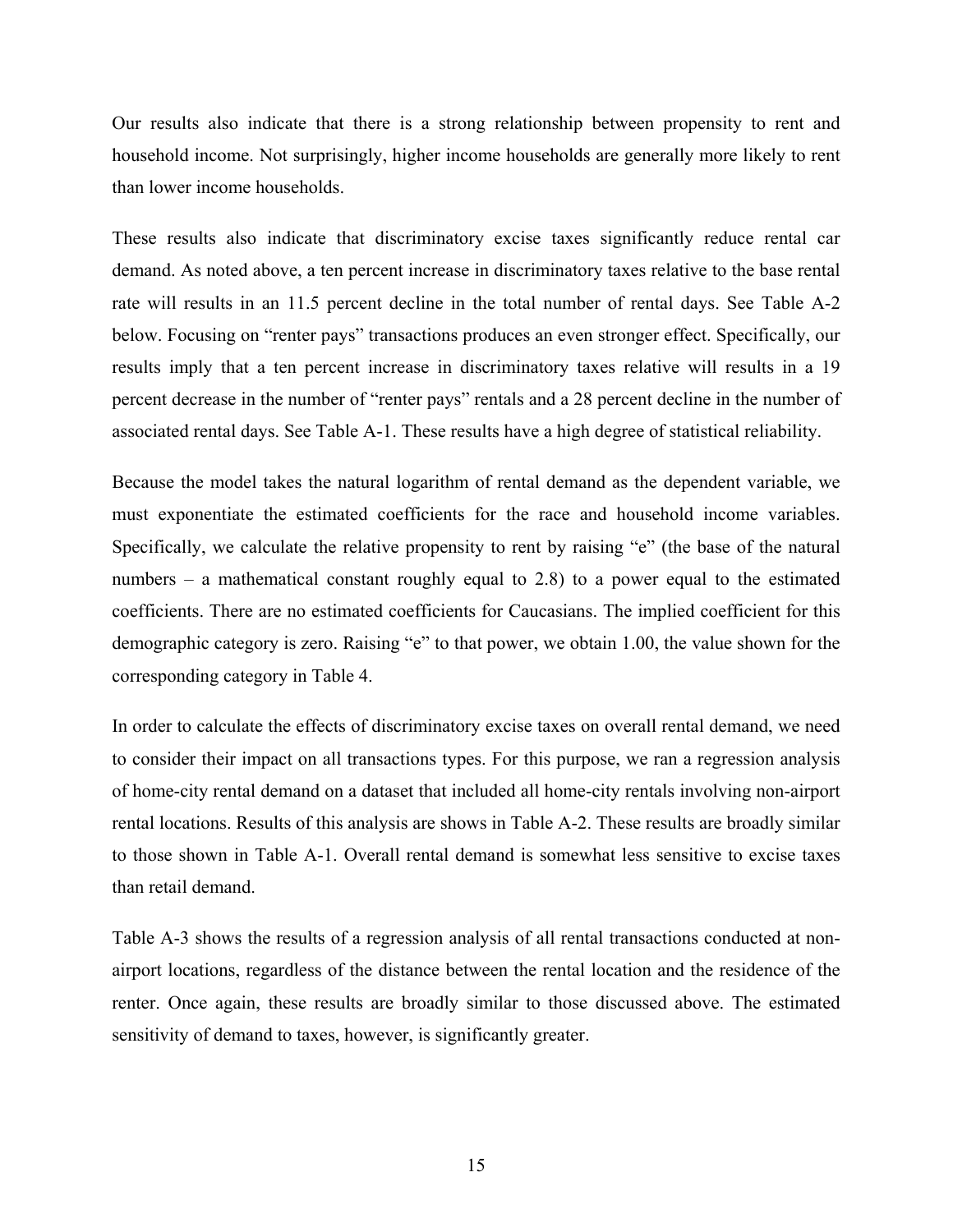Table A-4 summarizes our results on the effects that discriminatory excise taxes have on rental car demand. The numbers shown in this table represent the price elasticity of rental car demand, which is defined as the percentage change in demand associated with a one percent increase in discriminatory taxes, holding base rental rates constant. The table shows effects both on the number of rental transactions and the number of rental days. These results show that increases in discriminatory taxes not only reduce the number of rental transactions, but also reduce the number of days per transaction. The top panel shows results for home-based rentals, while the bottom panel shows results for all rentals at non-airport locations. Within each panel separate estimates are show for "renter pays" transactions and for all transactions. As one might expect, renter pays transactions are far more sensitive to tax increases than rental transactions in general.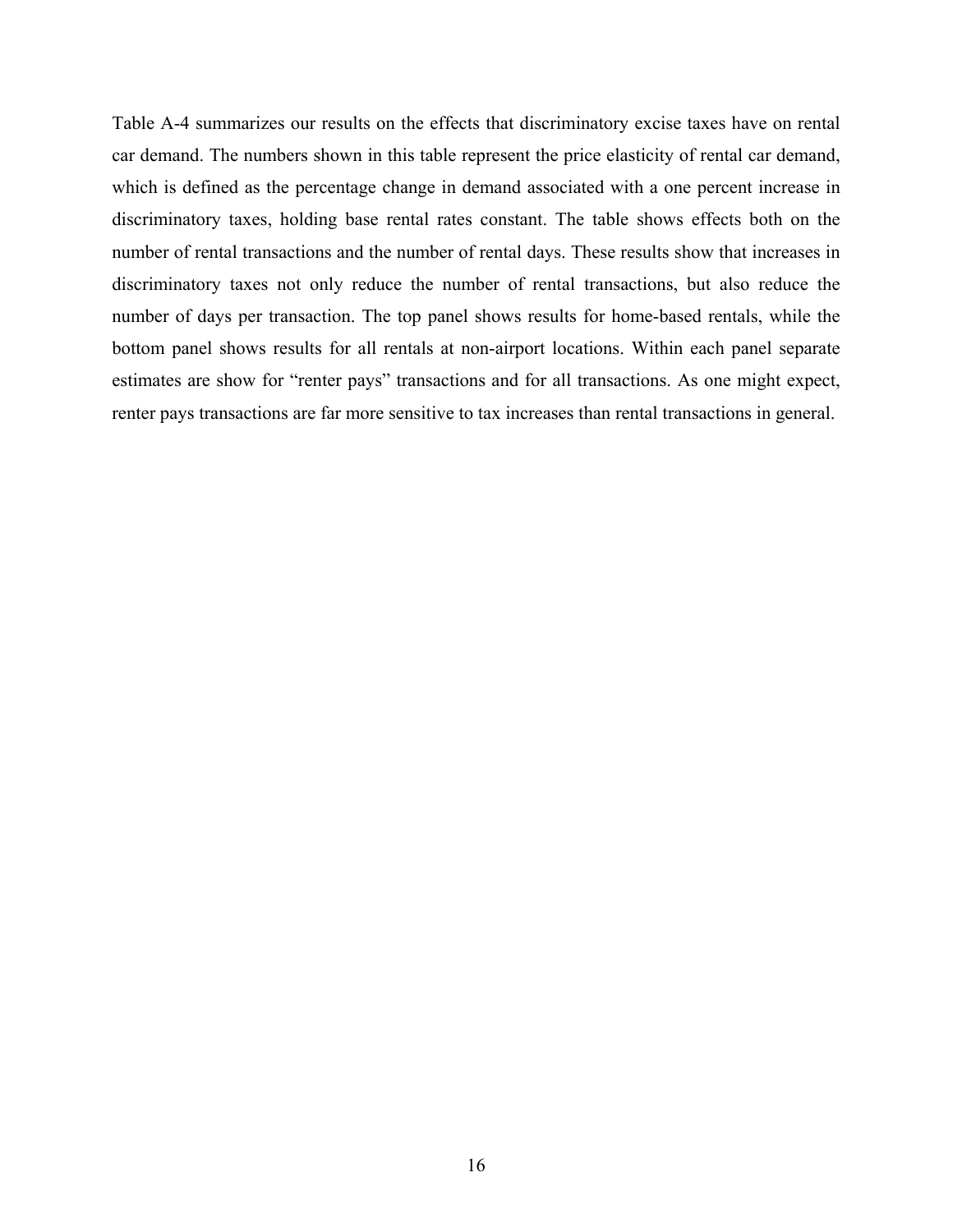## **Regression Results Retail and Other Transactions Non Airport Locations Home Based Rentals**

| Degrees of Freedom<br><b>Adjusted R-Squared</b>                                                   | 82,368<br>32.0%              |                   | 82,368<br>30.7%                         |                  |
|---------------------------------------------------------------------------------------------------|------------------------------|-------------------|-----------------------------------------|------------------|
| <b>Dependent Variable</b>                                                                         | Log of Rentals per<br>Capita |                   | <b>Log of Rental Days</b><br>per Capita |                  |
| <b>Independent Variables</b>                                                                      |                              |                   |                                         |                  |
| Intercept                                                                                         |                              | -7.5510 -130.4300 | $-6.2986$                               | $-6.2986$        |
| <b>Propensity to Rent Relative to</b><br>Caucasians                                               |                              |                   |                                         |                  |
| African American                                                                                  | 1.2718                       | 67.4900           | 1.4560                                  | 67.0700          |
| Hispanic                                                                                          | 0.2208                       | 11.4900           | 0.3159                                  | 14.2700          |
| <b>Other Minorities</b>                                                                           | 0.8937                       | 21.5500           | 0.9673                                  | 20.2500          |
| <b>Propensity to Rent Relative to</b><br><b>Households Earning Less Than</b><br>\$15,000 per Year |                              |                   |                                         |                  |
| Household Income Level:                                                                           |                              |                   |                                         |                  |
| \$15,000 to \$24,999                                                                              | 0.3838                       | 2.4200            | 0.6827                                  | 3.7400           |
| \$25,000 to \$34,999                                                                              | 0.5502                       | 4.1100            | 0.7949                                  | 5.1600           |
| \$35,000 to \$49,999                                                                              | 0.5264                       | 4.9300            | 0.7600                                  | 6.1800           |
| \$50,000 to \$74,999                                                                              | 1.0219                       | 11.4600           | 1.1887                                  | 11.5700          |
| \$75,000 to \$99,999                                                                              | 1.3456                       | 10.9700           | 1.6348                                  | 11.5700          |
| \$100,000 to \$149,999                                                                            | 1.6150                       | 14.0700           | 2.1696                                  | 16.4100          |
| \$150,000 to \$249,999                                                                            | 3.3059                       | 22.4700           | 3.3014                                  | 19.4800          |
| \$250,000 to \$499,999                                                                            | 3.1239                       | 8.0200            | 3.2688<br>1.7364                        | 7.2900<br>4.2100 |
| \$500,000 or more                                                                                 | 0.5668                       | 1.5800            |                                         |                  |
| Other Independent Variables                                                                       |                              |                   |                                         |                  |
| Log of Population Density                                                                         | 0.1452                       | 88.6000           | 0.1657                                  | 87.8100          |
| Quarter Indicators                                                                                |                              |                   |                                         |                  |
| Q1 relative to Q4                                                                                 | 0.0119                       | 1.5700            | $-0.0299$                               | $-3.4300$        |
| Q2 relative to Q4                                                                                 | 0.1930                       | 25.6500           | 0.1385                                  | 15.9800          |
| Q3 relative to Q4                                                                                 | 0.1367                       | 18.1600           | 0.1087                                  | 12.5300          |
| Log of Gross Daily Rental Rate<br><b>Relative to Rate Net of</b>                                  |                              |                   |                                         |                  |
| <b>Discriminatory taxes</b>                                                                       | -1.9300                      | $-21.0200$        | $-2.7826$                               | $-26.3000$       |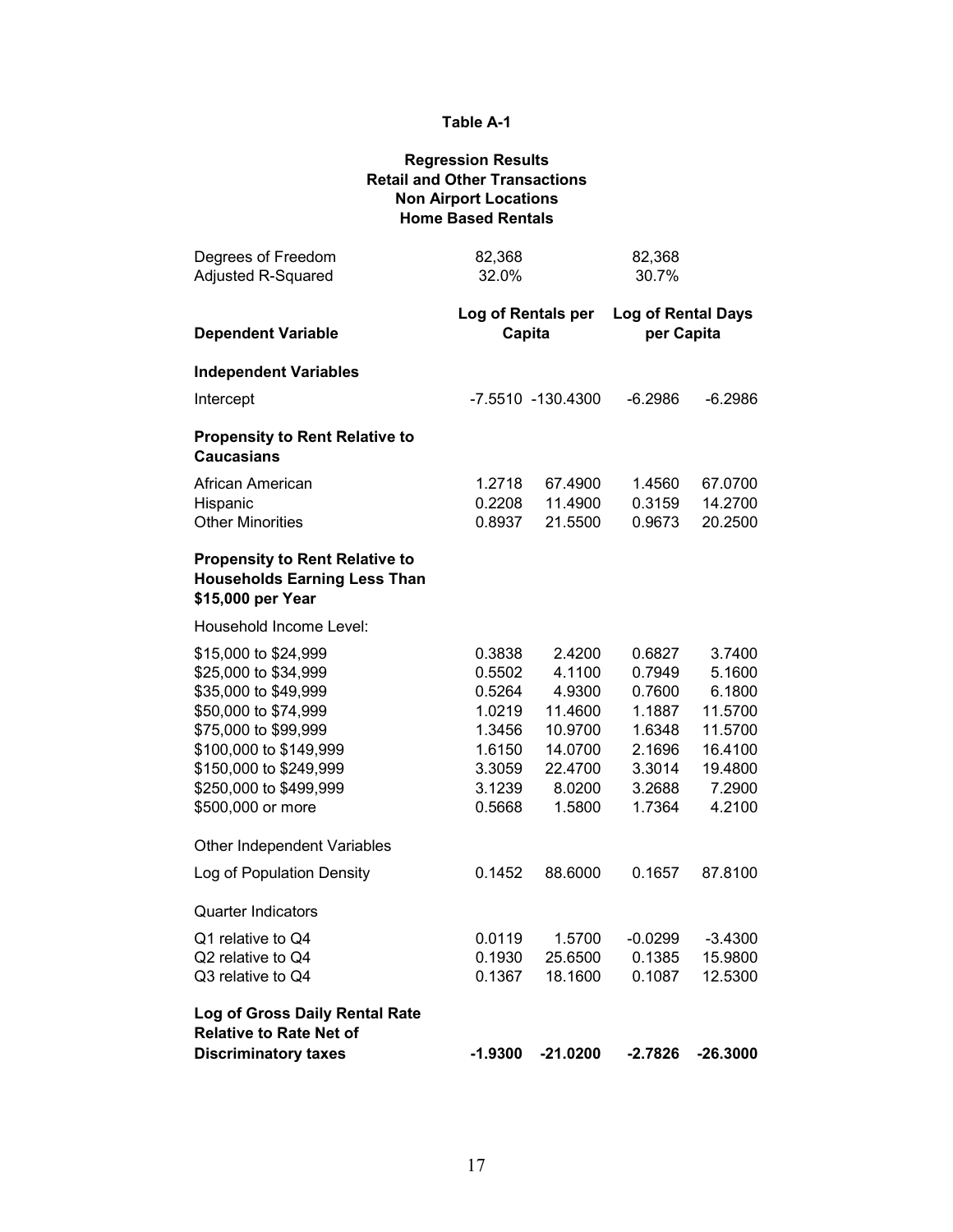## **Regression Results All Transaction Types Non Airport Locations Home Based Rentals**

| Degrees of Freedom<br>Adjusted R-Squared                                                                                                                                                                                | 88,620<br>29.3%                                                                         |                                                                                             |
|-------------------------------------------------------------------------------------------------------------------------------------------------------------------------------------------------------------------------|-----------------------------------------------------------------------------------------|---------------------------------------------------------------------------------------------|
| <b>Dependent Variable</b>                                                                                                                                                                                               | Log of Rental Days per<br>Capita                                                        |                                                                                             |
| <b>Independent Variables</b>                                                                                                                                                                                            |                                                                                         |                                                                                             |
| Intercept                                                                                                                                                                                                               |                                                                                         | -4.2376 -74.3700                                                                            |
| <b>Propensity to Rent Relative to</b><br><b>Caucasians</b>                                                                                                                                                              |                                                                                         |                                                                                             |
| African American                                                                                                                                                                                                        | 1.1279                                                                                  | 58.7300                                                                                     |
| Hispanic<br><b>Other Minorities</b>                                                                                                                                                                                     | 0.1835<br>-0.0193                                                                       | 9.2300<br>$-0.4500$                                                                         |
| <b>Propensity to Rent Relative to</b><br><b>Households Earning Less Than</b><br>\$15,000 per Year                                                                                                                       |                                                                                         |                                                                                             |
| Household Income Level:                                                                                                                                                                                                 |                                                                                         |                                                                                             |
| \$15,000 to \$24,999<br>\$25,000 to \$34,999<br>\$35,000 to \$49,999<br>\$50,000 to \$74,999<br>\$75,000 to \$99,999<br>\$100,000 to \$149,999<br>\$150,000 to \$249,999<br>\$250,000 to \$499,999<br>\$500,000 or more | 0.5854<br>-0.0559<br>0.1219<br>0.7306<br>1.1239<br>2.4627<br>3.0218<br>1.0222<br>2.3008 | 3.8100<br>$-0.4300$<br>1.1700<br>8.4000<br>9.3500<br>21.8300<br>21.0400<br>2.7500<br>6.4300 |
| Other Independent Variables                                                                                                                                                                                             |                                                                                         |                                                                                             |
| Log of Population Density                                                                                                                                                                                               | 0.1418                                                                                  | 87.5400                                                                                     |
| <b>Quarter Indicators</b>                                                                                                                                                                                               |                                                                                         |                                                                                             |
| Q1 relative to Q4                                                                                                                                                                                                       |                                                                                         | 0.0418 5.4600                                                                               |
| Q2 relative to Q4<br>Q3 relative to Q4                                                                                                                                                                                  | $-0.0147$<br>$-0.0453$                                                                  | $-1.9100$<br>$-5.9100$                                                                      |
| Log of Gross Daily Rental Rate<br><b>Relative to Rate Net of</b><br><b>Discriminatory taxes</b>                                                                                                                         |                                                                                         | $-1.1484$ $-14.8500$                                                                        |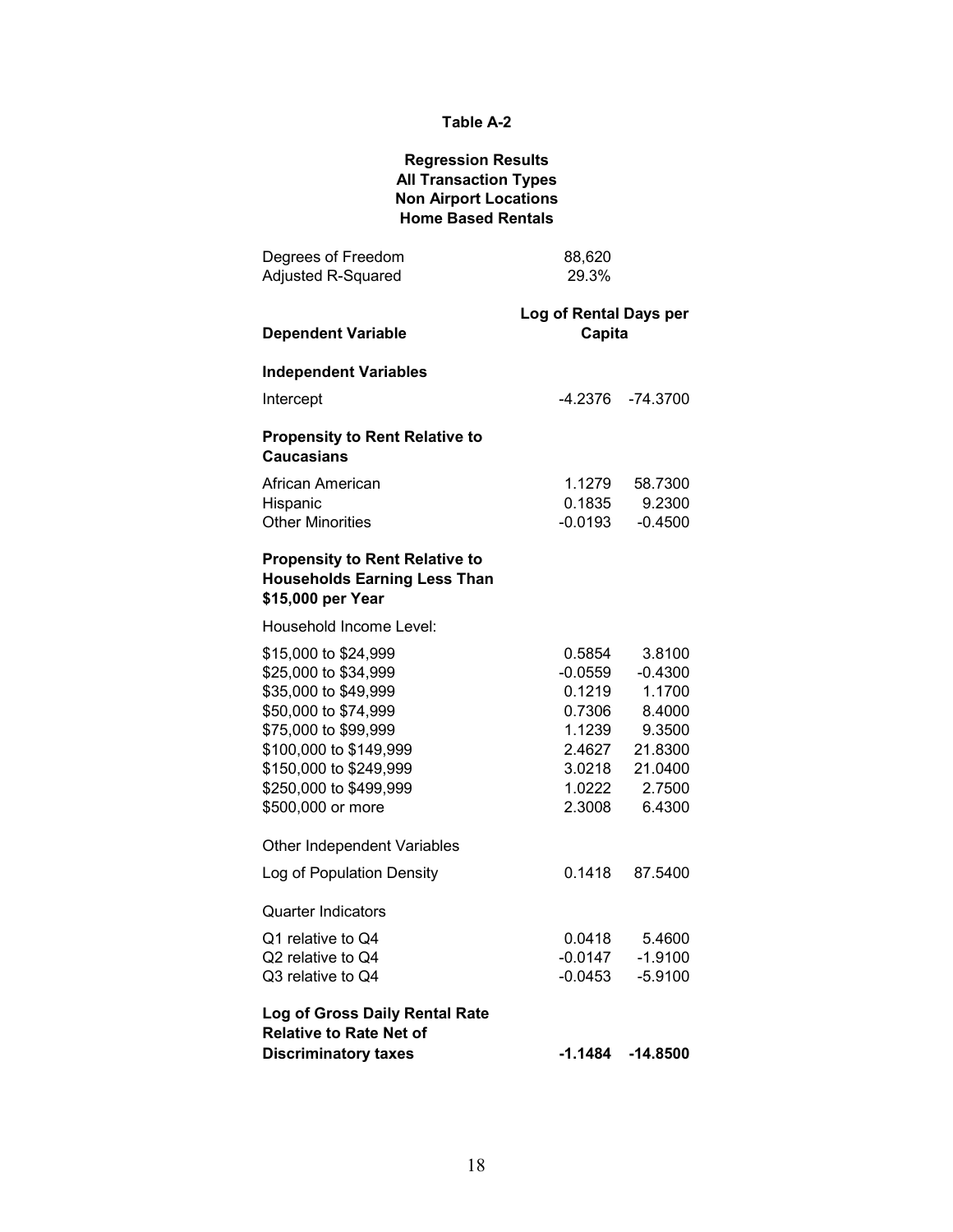### **Regression Results All Transaction Types Non Airport Locations**

| Degrees of Freedom<br>Adjusted R-Squared                                                                                                                                                                                | 111,429<br>31.8%                                                                         |                                                                                                 |
|-------------------------------------------------------------------------------------------------------------------------------------------------------------------------------------------------------------------------|------------------------------------------------------------------------------------------|-------------------------------------------------------------------------------------------------|
| <b>Dependent Variable</b>                                                                                                                                                                                               | <b>Log of Rental Days</b><br>per Capita                                                  |                                                                                                 |
| <b>Independent Variables</b>                                                                                                                                                                                            |                                                                                          |                                                                                                 |
| Intercept                                                                                                                                                                                                               | -3.9960                                                                                  | $-72.8200$                                                                                      |
| <b>Propensity to Rent Relative to</b><br><b>Caucasians</b>                                                                                                                                                              |                                                                                          |                                                                                                 |
| African American                                                                                                                                                                                                        | 1.3284                                                                                   | 65.6200                                                                                         |
| Hispanic<br><b>Other Minorities</b>                                                                                                                                                                                     | 0.3020<br>$-0.7664$                                                                      | 15.0700<br>$-24.0000$                                                                           |
| <b>Propensity to Rent Relative to</b><br><b>Households Earning Less Than</b><br>\$15,000 per Year                                                                                                                       |                                                                                          |                                                                                                 |
| Household Income Level:                                                                                                                                                                                                 |                                                                                          |                                                                                                 |
| \$15,000 to \$24,999<br>\$25,000 to \$34,999<br>\$35,000 to \$49,999<br>\$50,000 to \$74,999<br>\$75,000 to \$99,999<br>\$100,000 to \$149,999<br>\$150,000 to \$249,999<br>\$250,000 to \$499,999<br>\$500,000 or more | 0.3482<br>-0.4747<br>-0.3612<br>0.4688<br>1.2618<br>3.1561<br>2.4951<br>1.1203<br>2.7145 | 2.5000<br>$-3.8100$<br>$-3.6100$<br>5.6100<br>11.0000<br>28.5100<br>16.7800<br>2.9400<br>7.1500 |
| Other Independent Variables                                                                                                                                                                                             |                                                                                          |                                                                                                 |
| Log of Population Density                                                                                                                                                                                               | 0.1514                                                                                   | 105.9800                                                                                        |
| <b>Quarter Indicators</b>                                                                                                                                                                                               |                                                                                          |                                                                                                 |
| Q1 relative to Q4                                                                                                                                                                                                       | 0.0584                                                                                   | 7.5300                                                                                          |
| Q2 relative to Q4                                                                                                                                                                                                       | 0.0098                                                                                   | 1.2600                                                                                          |
| Q3 relative to Q4<br>Log of Gross Daily Rental Rate<br><b>Relative to Rate Net of</b>                                                                                                                                   | $-0.0151$                                                                                | $-1.9500$                                                                                       |
| <b>Discriminatory taxes</b>                                                                                                                                                                                             | $-3.4203$                                                                                | $-32.0900$                                                                                      |